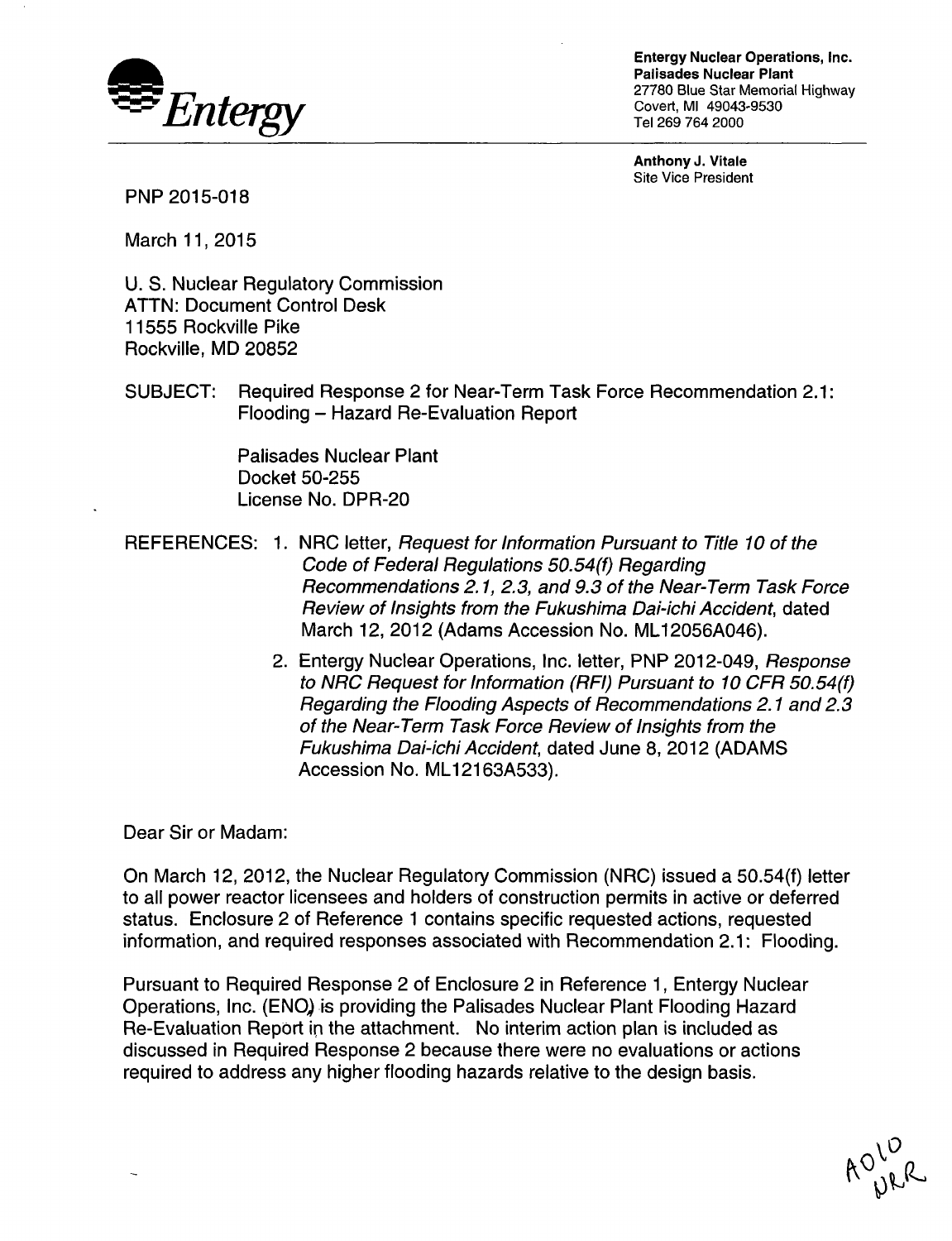PNP 2015-018 Page 2 of 2

## Summary of Commitments

This letter contains no new or revised commitments. This letter completes the following commitment made in Reference 2:

**0** Submit flood hazard evaluation to the NRC by March 12, 2015.

I declare under penalty of perjury that the foregoing is true and correct. Executed on March 11,2015.

Sincerely,

 $1/10t$ ajv/jse

Attachment: Palisades Nuclear Plant Flooding Hazard Re-Evaluation Report

cc: Director of Office of Nuclear Regulation Administrator, Region III, USNRC Project Manager, Palisades, USNRC Resident Inspector, Palisades, USNRC